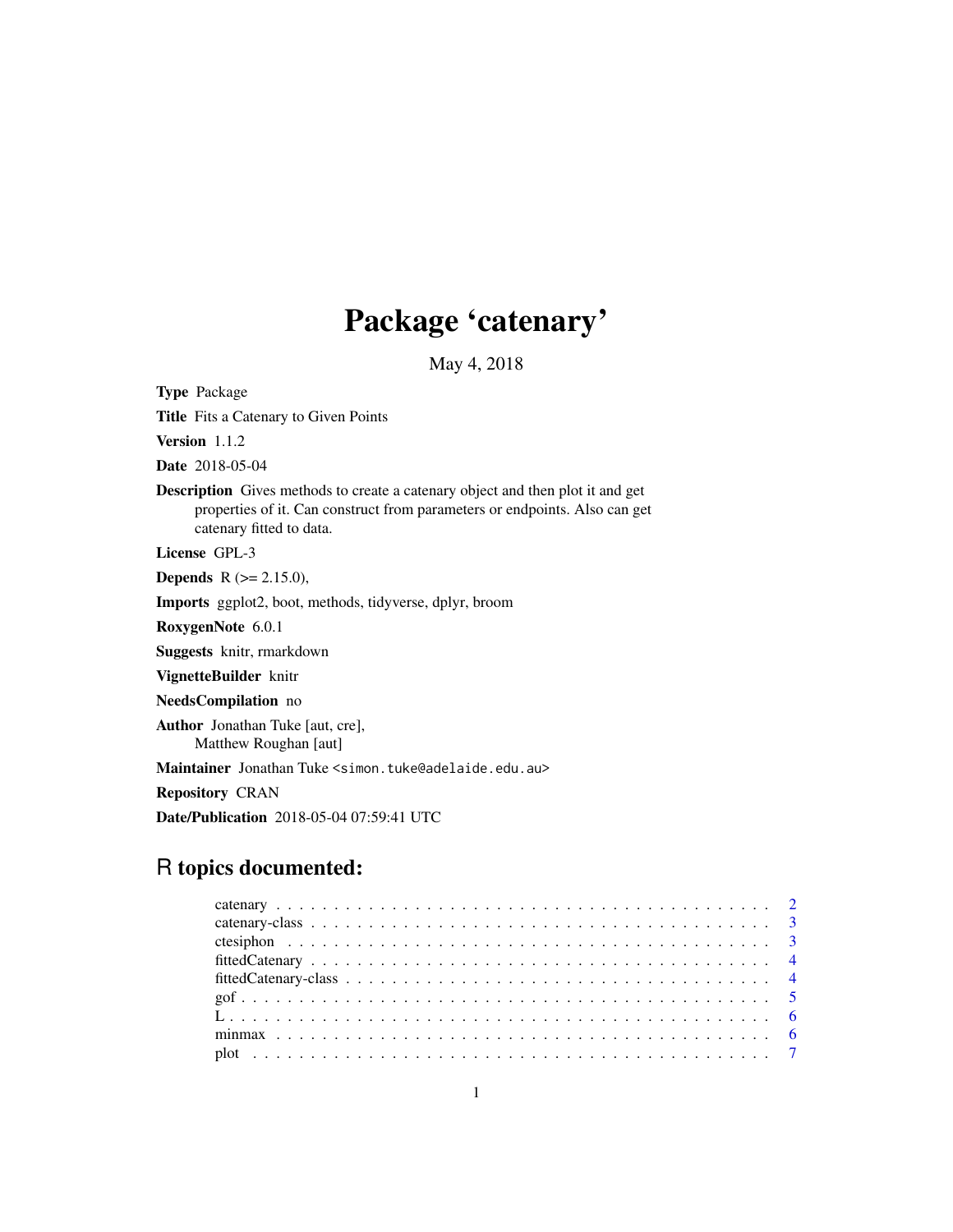#### <span id="page-1-0"></span>2 catenary care and the contract of the contract of the contract of the contract of the catenary catenary catenary

| Index |  |  |  |  |  |  |  |  |  |  |  |  |  |  |  |  |  |  |  |  |  |
|-------|--|--|--|--|--|--|--|--|--|--|--|--|--|--|--|--|--|--|--|--|--|

catenary *Creates a catenary object*

#### Description

First constructor that takes c1, c2, lambda, x0 and x1 Second constructor takes endpoints and either length or gives natural or maximum catenary (one that just touches the ground)

Contains methods to fit catenary to observed points, also can compare to parabola.

#### Usage

catenary(c1 = 1, c2 = 0, lambda = 0,  $x0 = -1$ ,  $x1 = 1$ , endpoints =  $NULL$ , L =  $NULL$ , type = "natural")

#### Arguments

| c1        | shape parameter                                                        |
|-----------|------------------------------------------------------------------------|
| c2        | x-location parameter                                                   |
| lambda    | y-location parameter                                                   |
| x0        | left point                                                             |
| x1        | right point                                                            |
| endpoints | 2 x 2 matrix or data frame with column x and y and rows left and right |
|           | length of catenary                                                     |
| type      | max or natural if length not given                                     |

#### Value

an instance of catenary class

#### Author(s)

Jono Tuke, Matthew Roughan

#### Examples

```
cat1 <- catenary()
plot(cat1)
cat2 <- catenary(c1=1,c2=2,lambda=3,x0=0,x1=4)
plot(cat2)
x \leftarrow c(-1,1)y \leftarrow c(2,2)endpoints <- data.frame(x=x,y=y)
```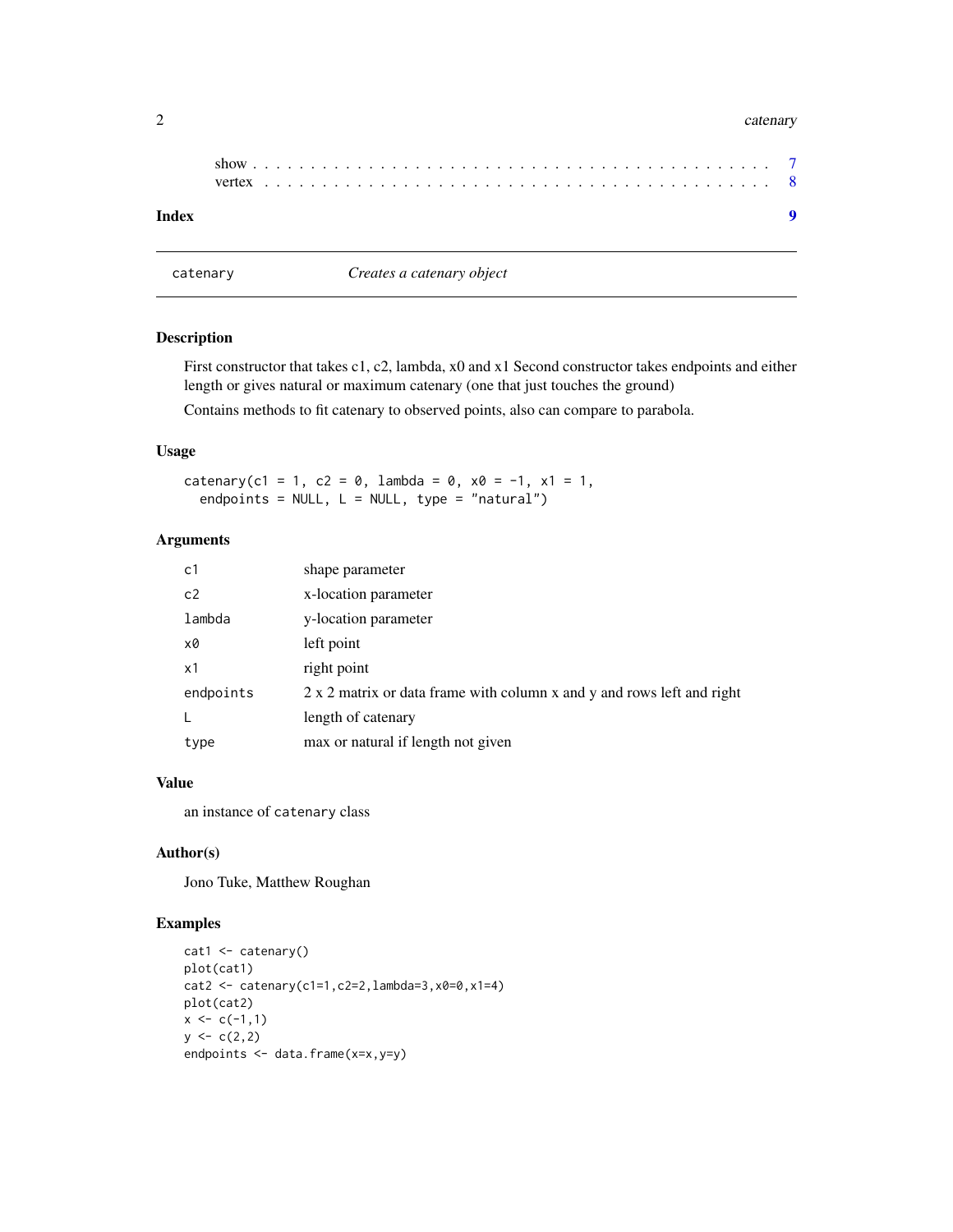#### <span id="page-2-0"></span>catenary-class 3

```
cat3 <- catenary(endpoints=endpoints,L=5)
plot(cat3)
cat4 <- catenary(endpoints=endpoints,type='natural')
plot(cat4)
cat5 <- catenary(endpoints=endpoints,type='max')
plot(cat5)
```
catenary-class *Create a class for catenary*

#### Description

Creates a basic catenary with endpoints

#### Value

an object of class catenary

#### Slots

c1 shape parameter

c2 x-location parameter

lambda y-location parameter

endpoints left and right endpoint in data frame

L length of catenary

#### Examples

getSlots("catenary")

ctesiphon *Coordinates of external and internal edge of the Ctesiphon*

#### Description

Using an image of the Ctesiphon, the x and y coordinates of the internal and external edge were recorded. The original image and the image with the points overlaid can be found in the inst folder

#### Format

A list with two data frames

#### Details

- internal dataframe with x and y point for internal part of arch
- external dataframe with x and y point for external part of arch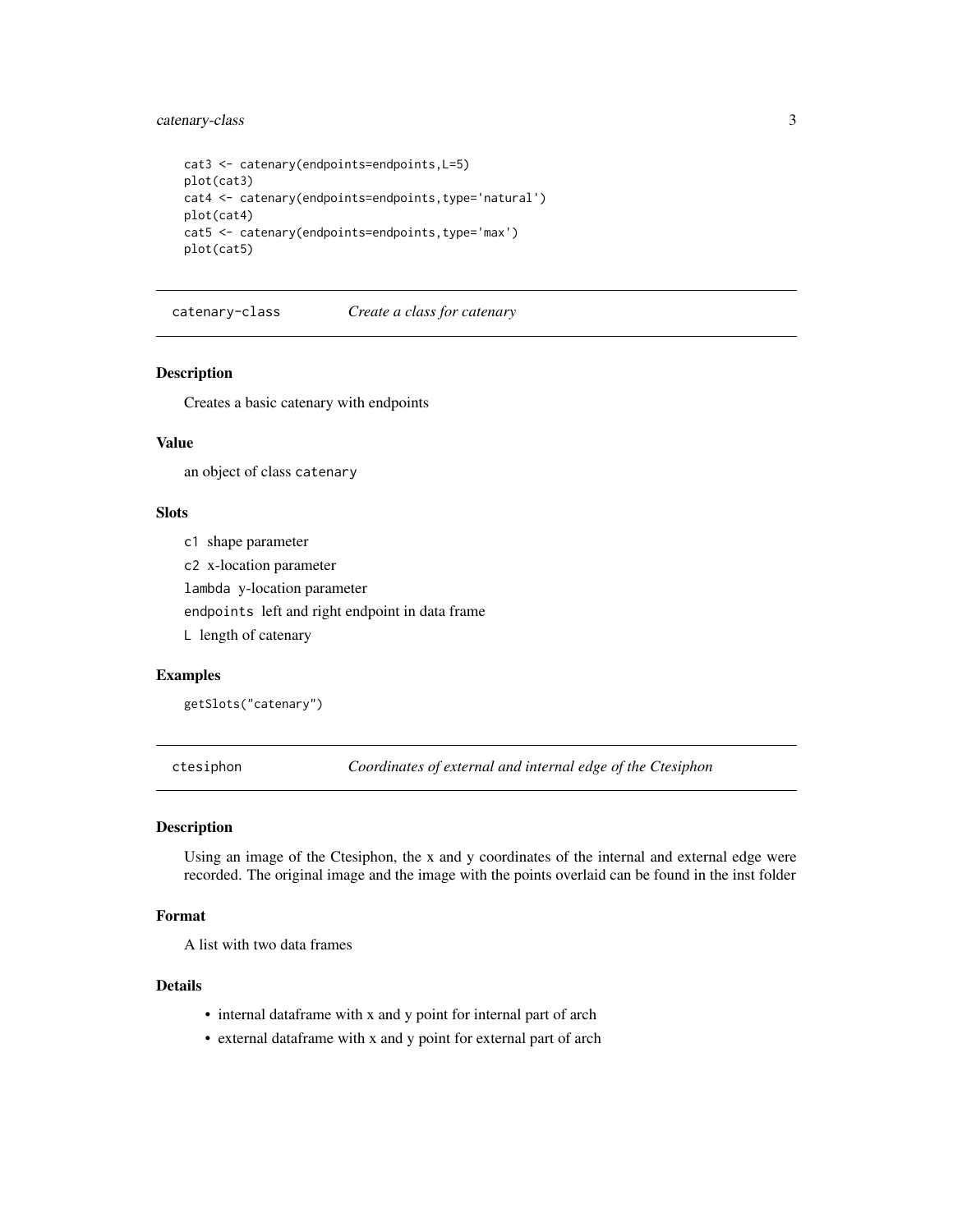<span id="page-3-0"></span>

#### Description

Takes observed points and fits catenary and parabola

#### Usage

fittedCatenary(x, y,  $R = 1000$ )

#### Arguments

| X   | values of x coordinates of observed values               |
|-----|----------------------------------------------------------|
| - V | values of y coordinates of observed values               |
| R   | number of iterations in bootstrap for function envelopes |

#### Value

an instance of fittedCatenary class

#### Author(s)

Jono Tuke, Matthew Roughan

#### Examples

```
x < - runif(100,0,4)
y <- f(x,c1=1,c2=2,lambda=3) + rnorm(100,sd=0.1)
tmp <- fittedCatenary(x,y)
```
fittedCatenary-class *Create a class for fittedCatenary*

#### Description

Creates a catenary object from observed data

#### Value

an object of class fittedCatenary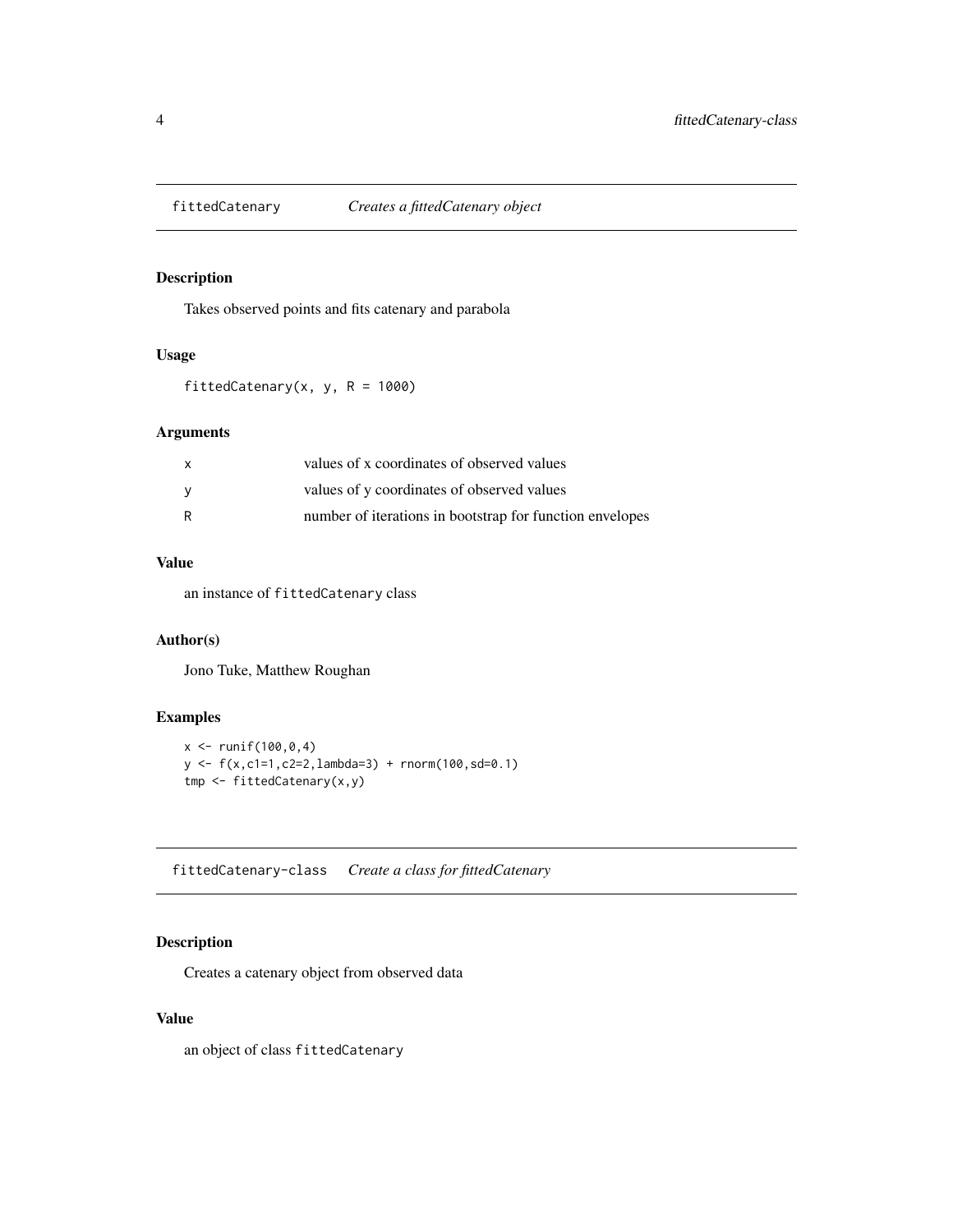#### Slots

- c1: shape parameter
- c2: x-location parameter
- lambda: y-location parameter
- endpoints: left and right endpoint in data frame
- L: length of catenary
- obs: data frame of observed data
- fitted: fitted points for plots and prediction
- ss: sum of squares for fitted parabola and catenary

#### Author(s)

Jono Tuke, Matthew Roughan

#### Examples

getSlots("fittedCatenary")

#### gof *Get goodness of fit statistics for fitted catenary*

#### Description

Returns data frame of summary stats for models

#### Arguments

x A fittedCatenary object

#### Value

data frame of summary statistics

<span id="page-4-0"></span> $g$ of  $\overline{5}$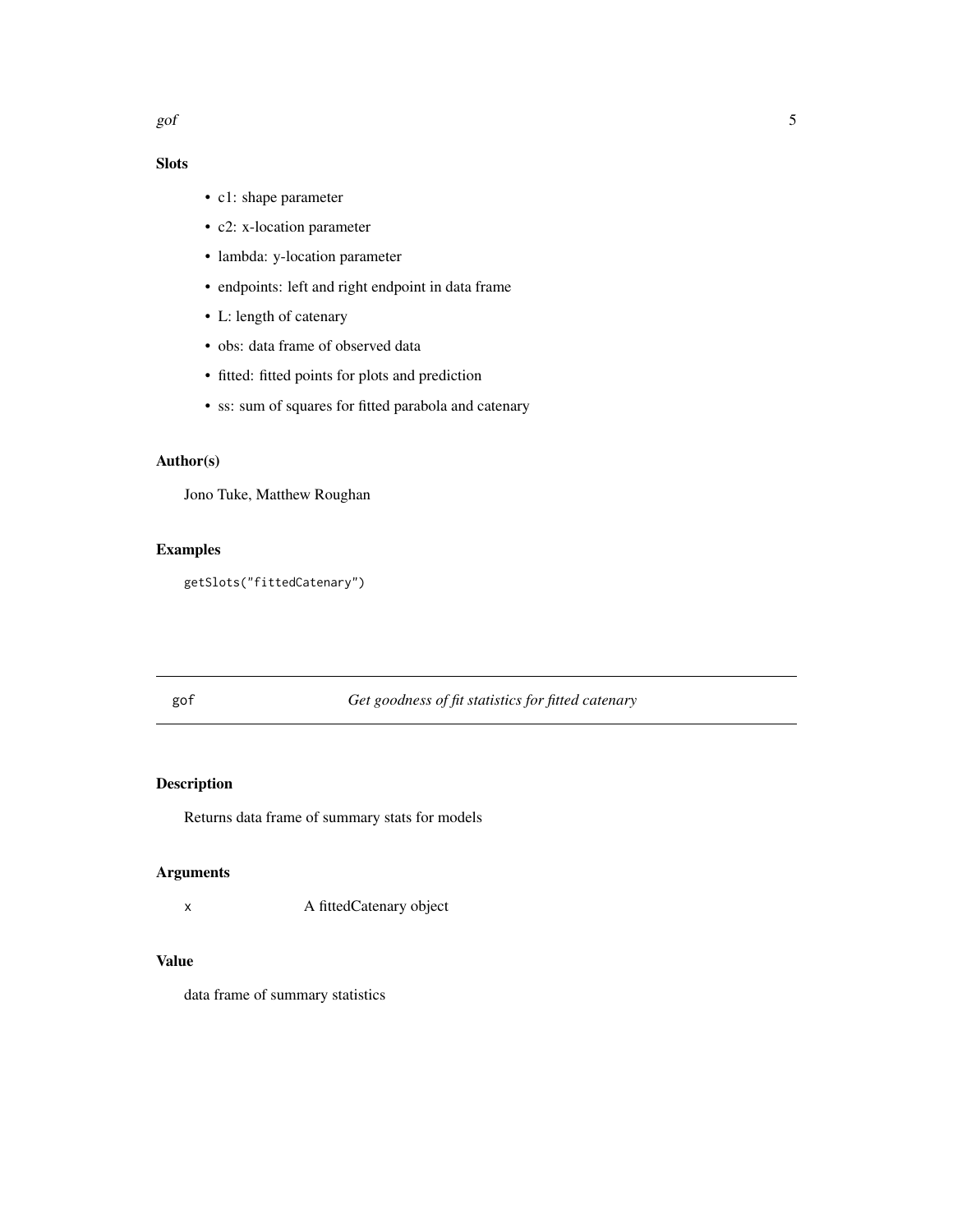#### Description

Returns the length of catenary

#### Arguments

x A catenary object

#### Value

length

#### Examples

tmp <- catenary(c1=1,c2=2,lambda=3,x0=0,x1=3) L(tmp)

#### minmax *Method to get min and max of catenary*

#### Description

Gives min or max

#### Arguments

object a catenary object

#### Value

gives min or max values of catenary

#### Examples

cat <- catenary(c1=1,c2=1,lambda=1) minmax(cat)

<span id="page-5-0"></span>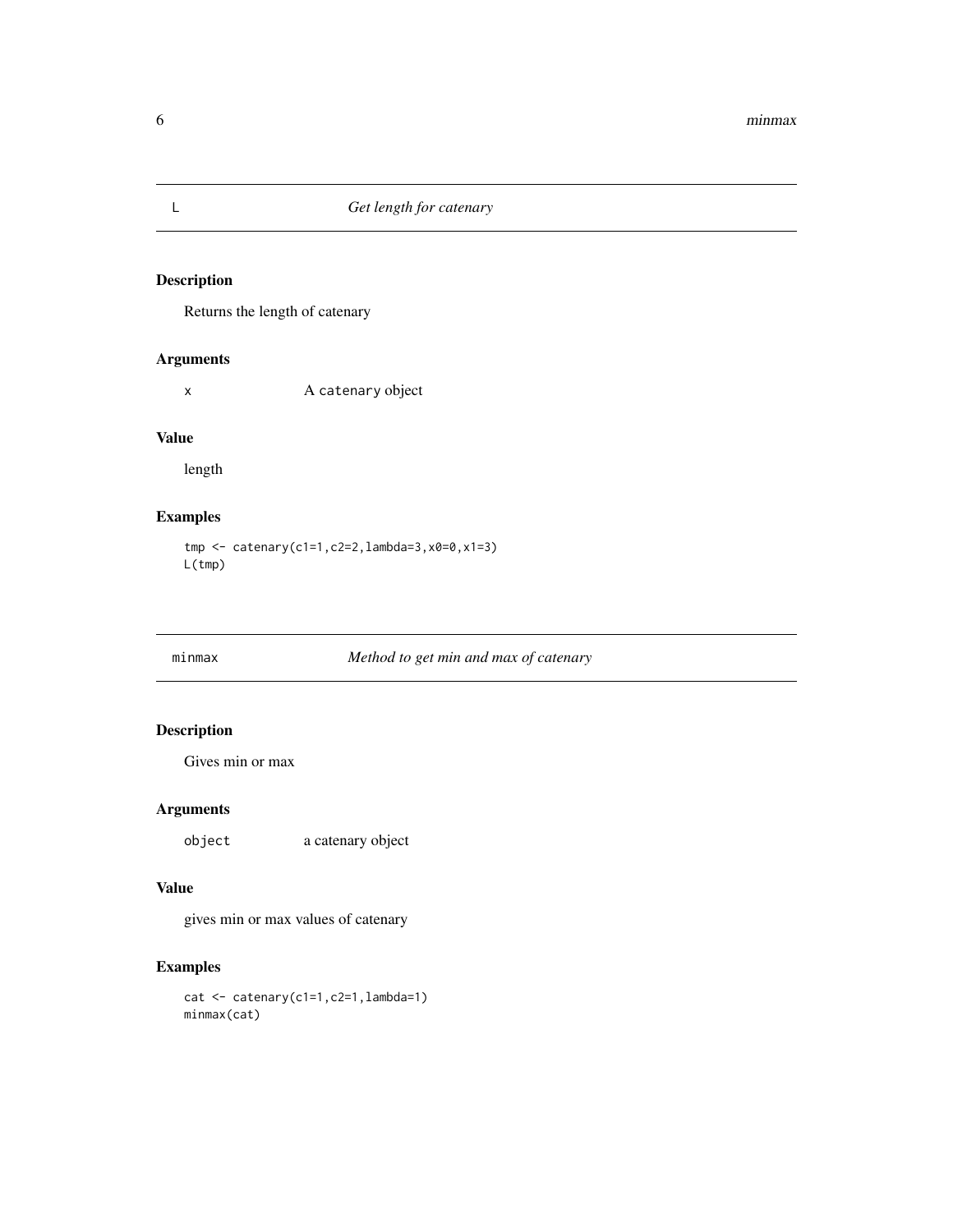<span id="page-6-0"></span>

#### Description

Overload plot

Generic plot

Method that can plot fits and function envelopes

#### Arguments

| $\mathsf{x}$ | x-coordinate                                                     |
|--------------|------------------------------------------------------------------|
| y            | y-coordinate                                                     |
|              | extra                                                            |
| $\mathsf{x}$ | x-coordinate                                                     |
| У            | y-coordinate                                                     |
| fit          | type of fit to show at present two choices "cat" and "para"      |
| envelope     | type of envelope to show at present two choices "cat" and "para" |

#### Author(s)

Jono Tuke, Matthew Roughan

#### Examples

tmp <- catenary(c1=1,c2=3,lambda=1,x0=0,x1=4) plot(tmp)

show *summary function*

#### Description

gives pretty summary show method for fitted Catenary

#### Arguments

| X                       | catenary object       |
|-------------------------|-----------------------|
| $\cdot$ $\cdot$ $\cdot$ | extra                 |
| na.rm                   | boolean to remove NAs |
| object                  | fittedCatenary object |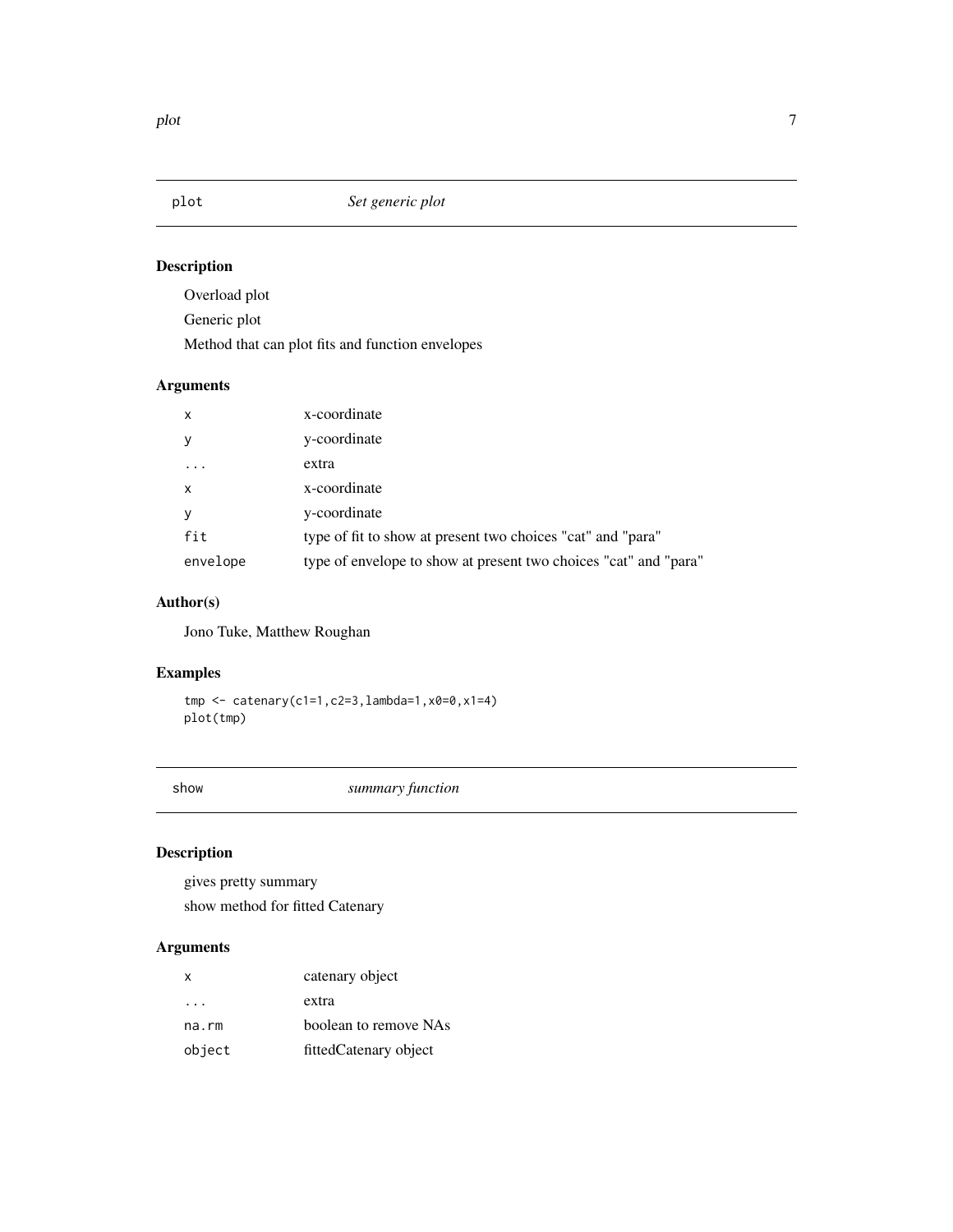#### <span id="page-7-0"></span>Author(s)

Jono Tuke, Matthew Roughan

#### vertex *Method to get vertex for catenary*

#### Description

Gives vertex point

#### Arguments

object a catenary object

#### Value

coordinates of vertex

#### Examples

cat <- catenary(c1=1,c2=1,lambda=1) vertex(cat)